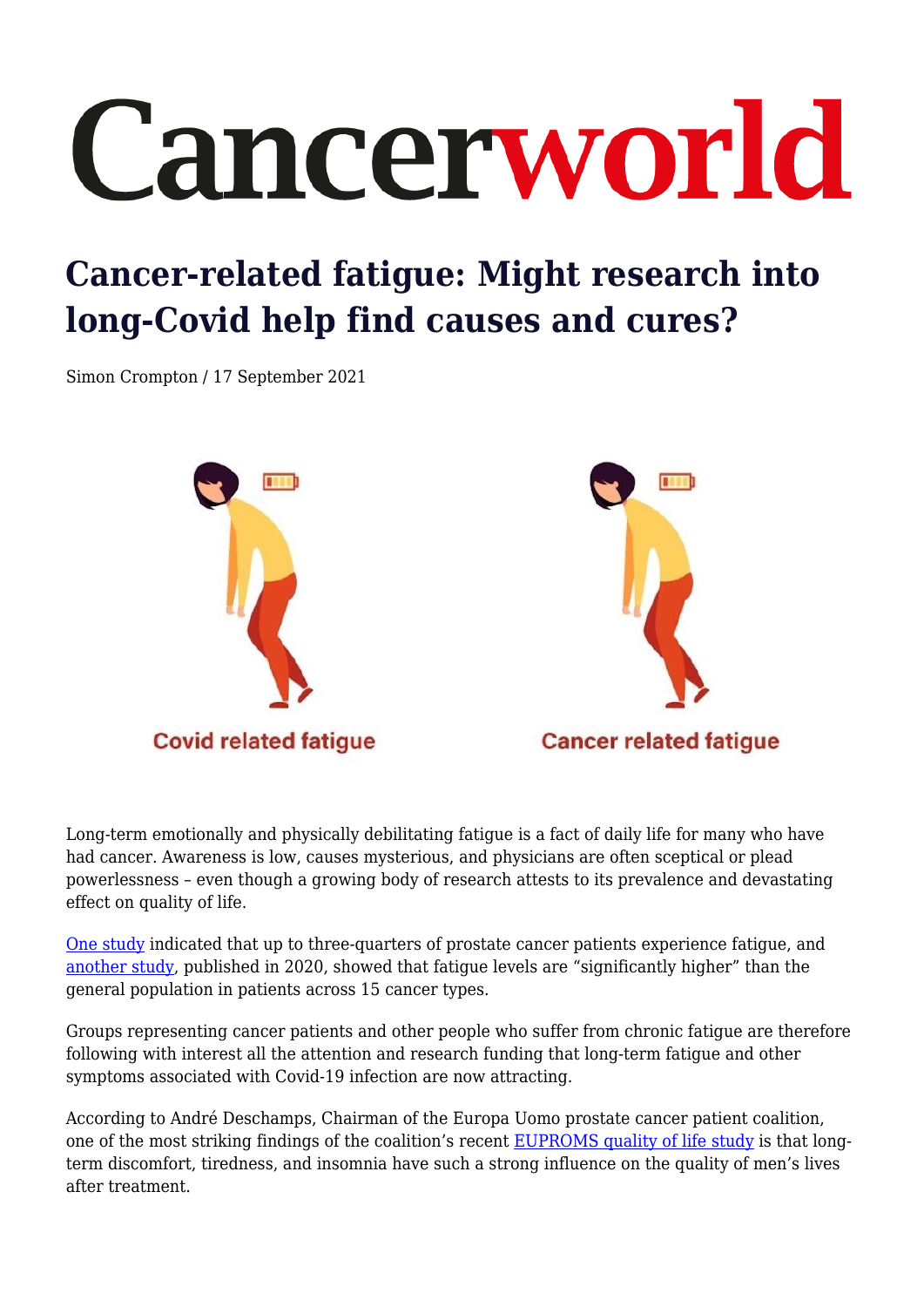"These important areas do not receive sufficient attention from physicians, support services and researchers," he says. "Yet the significant effects that post-Covid fatigue can have on people are now being well-publicised and recognised."

In the UK, for example, where in May 2021 one million people reported they were experiencing sustained symptoms following Covid, the Government [announced](https://www.gov.uk/government/news/new-research-into-treatment-and-diagnosis-of-long-covid) that 15 new studies will investigate what is now becoming known as 'long-Covid'. This research, they said, will "support thousands of vulnerable people, backed by nearly £20 million through the NIHR [National Institute for Health Research]". In February, the World Health Organization Director for Europe [called on all](https://www.euro.who.int/en/media-centre/sections/statements/2021/statement-update-on-covid-19-whoeurope-calls-for-action-on-post-covid-conditionslong-covid) [countries and institutions](https://www.euro.who.int/en/media-centre/sections/statements/2021/statement-update-on-covid-19-whoeurope-calls-for-action-on-post-covid-conditionslong-covid) in Europe to come together "as part of an integrated research agenda," on post-Covid conditions "using harmonized data-collection tools and study protocols".

So the question now being raised is: will the flood of attention, research and funding being directed towards the devastating effects of long-Covid finally throw the spotlight onto causes and cures for other fatigue syndromes such as cancer-related fatigue?

Martina Schmidt from the German Cancer Research Centre certainly hopes so.

"Fatigue can be one of the most burdensome symptoms for cancer survivors, and about a quarter of cancer survivors experience it long term," says Schmidt, a senior scientist who over ten years has researched widely into quality-of-life issues for people with cancer, during and after treatment.

In a [large survey](https://pubmed.ncbi.nlm.nih.gov/32860177/) of more than 2,500 cancer survivors conducted by Deutsches Krebsforschungszentrum (German Cancer Research Centre), almost six in ten respondents reported that they lacked good information about fatigue, and more than four in ten reported that their treating physician had never asked them whether they were fatigued.

"There needs to be a change," she says. "Physicians, healthcare providers and insurance companies do not address it, and families and friends aren't always understanding because they want to think the cancer is cured. It's really a burden."

# They are intrigued by similarities with the fatigue

### associated with long-Covid

Last year, her team published [their research](https://onlinelibrary.wiley.com/doi/full/10.1002/cam4.3413) looking at fatigue across 15 cancer types, and found that age- and sex-standardised physical fatigue prevalence ranged from just over 30% among prostate cancer patients to more than 50% among liver cancer patients. They are intrigued by similarities with the fatigue associated with long-Covid. But they are also aware that the term 'fatigue' is very general, covering many different conditions and causes.

#### **Not all chronic fatigue is the same**

"We need to make distinctions," says Schmidt. "Chronic fatigue syndrome (CFS), for example, may have similar symptoms to cancer-related fatigue, but also has other physical issues such as sore throat, muscle pain, and exercise intolerance, and it often seems to be associated with viral infection. It might be that fatigue after Covid is more related to CFS: I think this is still not clear. But even so, there are likely to be overlaps."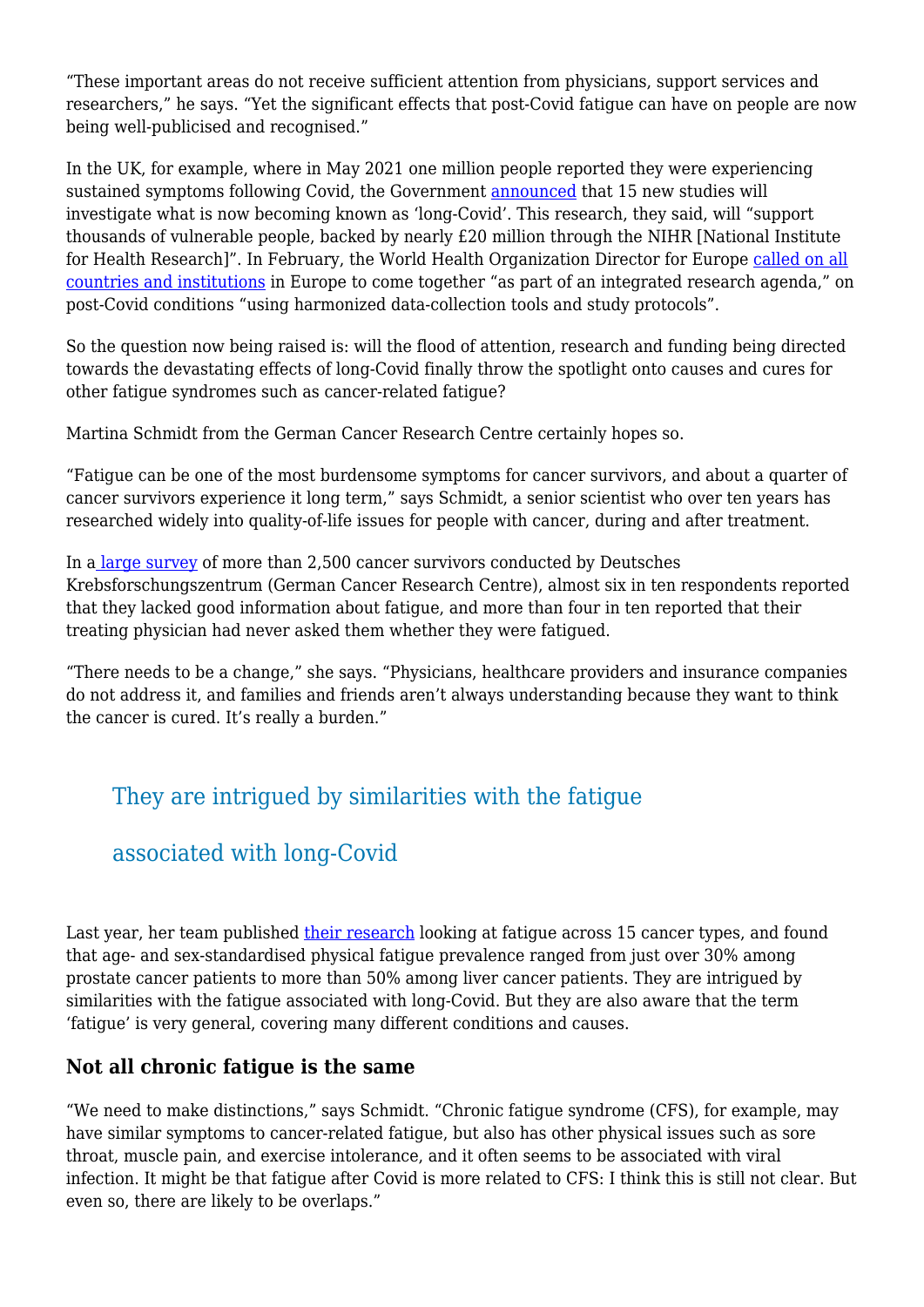She points out that the fatigue of long-Covid is often associated with depressive, sleep, and cognitive symptoms – all also associated with fatigue after cancer treatment. The immune system and inflammation processes might be involved in the different fatigue syndromes.

The important thing, says Schmidt, is that there is growing attention on fatigue in general. "We need people to consider fatigue in terms of its different causes, biological mechanisms, and manifestations. That may help us get a better understanding of how it can be effectively treated."

Umberto Tirelli, senior visiting scientist and former Oncology Chief at the Oncology Referral Centre at Aviano, Italy, and a specialist in chronic fatigue, is among the scientists who believe that there may be pathological links between what we call cancer-related fatigue and what we call long-Covid. But like Schmidt, he believes it is important to draw lines and make distinctions wherever possible.

"I think that the research that is now being conducted into long-term fatigue symptoms after Covid-19 might have relevance for the world of cancer," says Tirelli, who is Director of the Clinica Tirelli Medical Group, which specialises in cancer, chronic fatigue, Covid-19, and preventive medicine. He believes that there are important distinctions to be made within both cancer-related fatigue, and post-Covid fatigue.

Two types of fatigue might be being experienced by cancer patients. Some will be experiencing fatigue as a direct result of the cancer and its treatments: there may be different underlying causes including anaemia, endocrine and metabolic disorders, and cardiovascular and renal dysfunction. Others, he believes, may be experiencing a particular type of fatigue similar to that experienced by people with chronic fatigue syndrome (CFS) or myalgic encephalomyelitis (ME), with symptoms including: severe fatigue associated with memory and concentration problems, lasting tiredness after exercise, muscle and joint pain, headaches, and unrefreshed sleep. This kind of cancer-related fatigue could be considered a sub-type of CFS, says Tirelli.

"This kind of cancer-related fatigue for me is an illness in those cured of their cancer and unrelated to metastatic disease or ongoing cancer drugs. It is similar to CFS/ME, possibly due to immunological abnormalities."

Interestingly, he also believes there are two types of long-Covid sufferers, along similar lines. One group is suffering fatigue as a result of long-term damage to lungs, heart, liver, kidneys or brain as a result of Covid infection. The other is suffering debilitating symptoms such as tiredness and lack of concentration, even though there is no organ damage, and this second condition again has many similarities to CFS/ME.

# The overlap suggests that investigating the causes of long-Covid has the potential to throw light on cancer-related fatigue

The overlap suggests that thoroughly investigating the causes of long-COVID has the potential to throw light on both CFS/ME and cancer-related fatigue. There is already some evidence that CFS/ME is linked to issues in energy metabolism, nervous function, and immune response, says Tirelli.

#### **Who will fund research across disease areas?**

But is such wide-ranging research likely to take place, and how successful is it likely to be?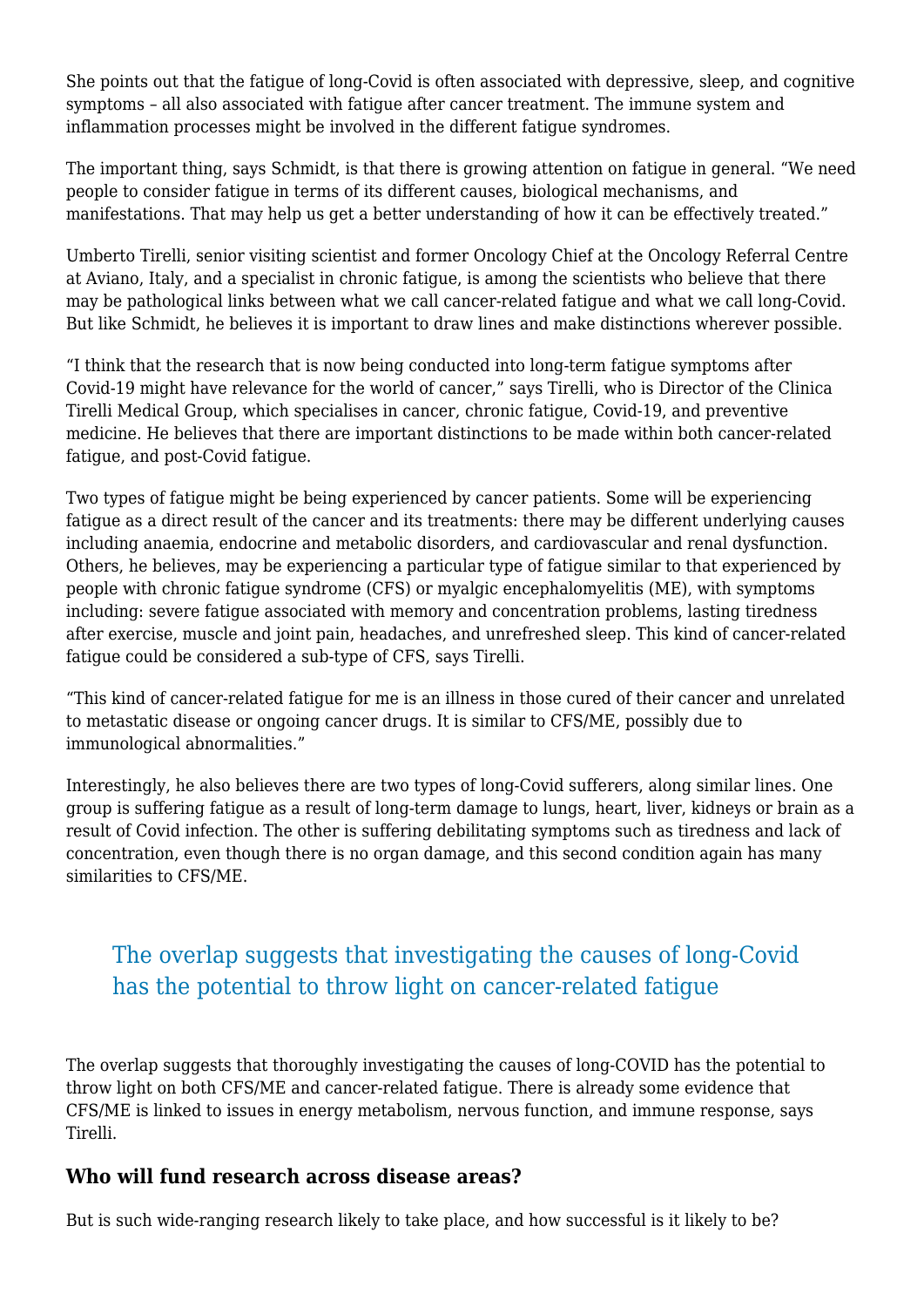So far, one of the leading UK research projects has been a twins study at King's College London, which has used the [COVID Symptom Study app](https://covid.joinzoe.com/about) to examine long-lasting symptoms, using volunteer questionnaires to try to define post-Covid syndrome, while also tracking blood markers to shed light on the immune mechanisms that might contribute to long-term symptoms. Its work has been supported by European as well as UK funds.

In June 2021, based on early findings, the researchers proposed a new model for identifying individuals at risk of long-Covid for trials investigating prevention and treatment. In parallel, King's College researchers are also investigating potential triggers to changes in immune activity in CFS, particularly the role of cytokines (proteins involved in regulating the immune system).

According to Frances Williams, from the Department of Twin Research and Genetic Epidemiology at King's, there are links between all these strands of work. But funding tends to be focused on particular discrete research questions, rather than exploring larger questions such as connections between fatigue syndromes.

"It's exactly the sort of research we are keen to do," she says. "There's already some controversy over whether you can draw parallels between what we call long-Covid and post-viral fatigue, and it's a contentious area. But in order to sort out the science in contentious areas, we need some funding to do some really well-designed studies across all areas.

"What I would like to do would be to collect some cancer patients, some radiotherapy patients, some chemotherapy patients, some post-viral patients, some inflammatory arthritis patients and some post-Covid patients and really study them in depth to find out whether there are similarities or differences and what the mechanisms in each of these conditions is. That requires very big scale funding, and we don't have that at present. We do, however, have funding to do some very Covidspecific work."

# "It is highly plausible that long-term cytokine response is at the root of all these fatigue syndromes"

One of the potentially common areas that certainly needs further investigation is the role of immune proteins such as cytokines. "Clearly one of the theories about cancer-related fatigue is that it isn't necessarily the treatment that is causal, but a long-term cytokine response to treatment. I think it is highly plausible that this is at the root of all these fatigue syndromes.

"It is certainly clear that it is often a cytokine storm that means Covid patients require intensive care. This is something we are investigating in our twins studies, examining those who generally remain out of hospital with Covid. We had already collected lots of information about their immune systems before Covid struck, so that put us in a very strong position for trying to identify biomarkers that predict who will do badly after Covid infection. We can look at the cytokines they had circulating in their blood five to ten years ago, to see if any predict the long-term response to Covid."

So for those with an interest in cancer-related fatigue, the big question now is whether the urgent need to better understand long-Covid will prompt broader efforts to join the dots on fatigue more generally.

It's a possibility that there will now be a new impetus for wider research," says Frances Williams. "But in the end it comes down to politics," she says. "Large amounts of funding have been made